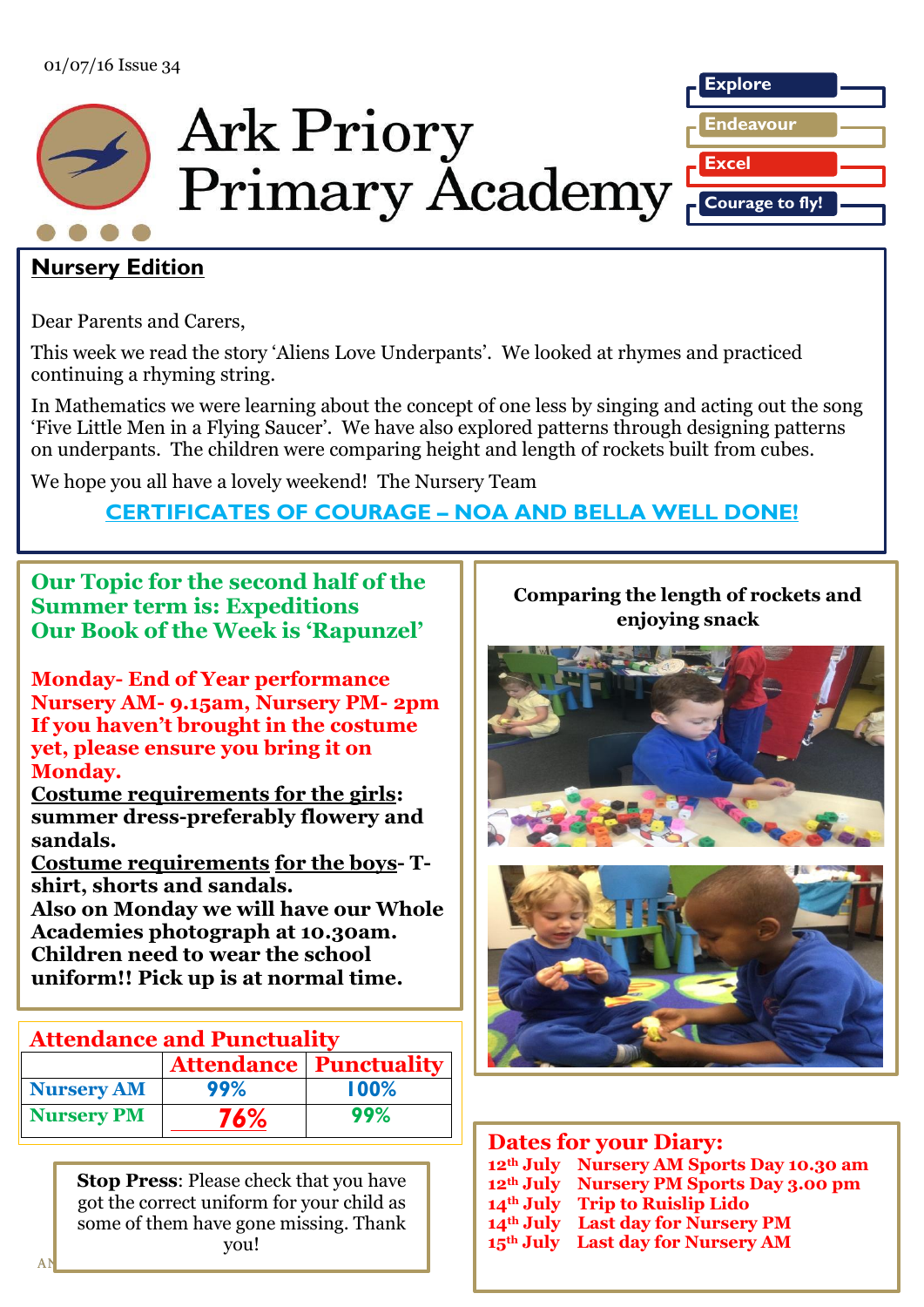

## **ARK PRIORY & BYRON SUMMER FAIR**

Dear Parents & Carers,

There's just over one week to go until the Priory and Byron Summer Fair being held in the school playground on Saturday July  $2^{nd}$  between 11am and 3pm.

## **TOMBOLA**

An amazing collection is forming for both Adult and Children's tables. Donations are still being accepted. Please hand in at the office.

## **ARTISAN ARK HOMEMADE STALL**

All homemade goods and creations are welcomed, both food and non-food items. We would be grateful if you could label and package the items. As fancy or not fancy as you like! We're very happy to receive your donations, and look forward to seeing the creativity that goes into your creations.

### **RAFFLE TICKETS**

Raffle tickets can now be bought in the playground at drop off and pick up and you should also find a book in your child's book bag today. If you would like to purchase any, please complete the name & phone/contact details on the stubs and return to **APPAA & ABPA Reps** selling tickets in the school playground, daily until the fair.

Note: Please return any unsold tickets & books. Also more tickets available from APPAA/ABPA Reps!

Amazing prizes to be won. **Buy tickets at 50p each OR a book for £2 (1 free!)**. Draw takes place at the Fair. Winners will be notified.

### **FOOTBALL**

There are still a few spaces for Seacole and Pankhurst and Nursery AM/PM teams. Sign up your child ASAP to join in the Ark Football Tournament at the fair. Contact Kirsty or Paul: kinnearcasting@gmail.com